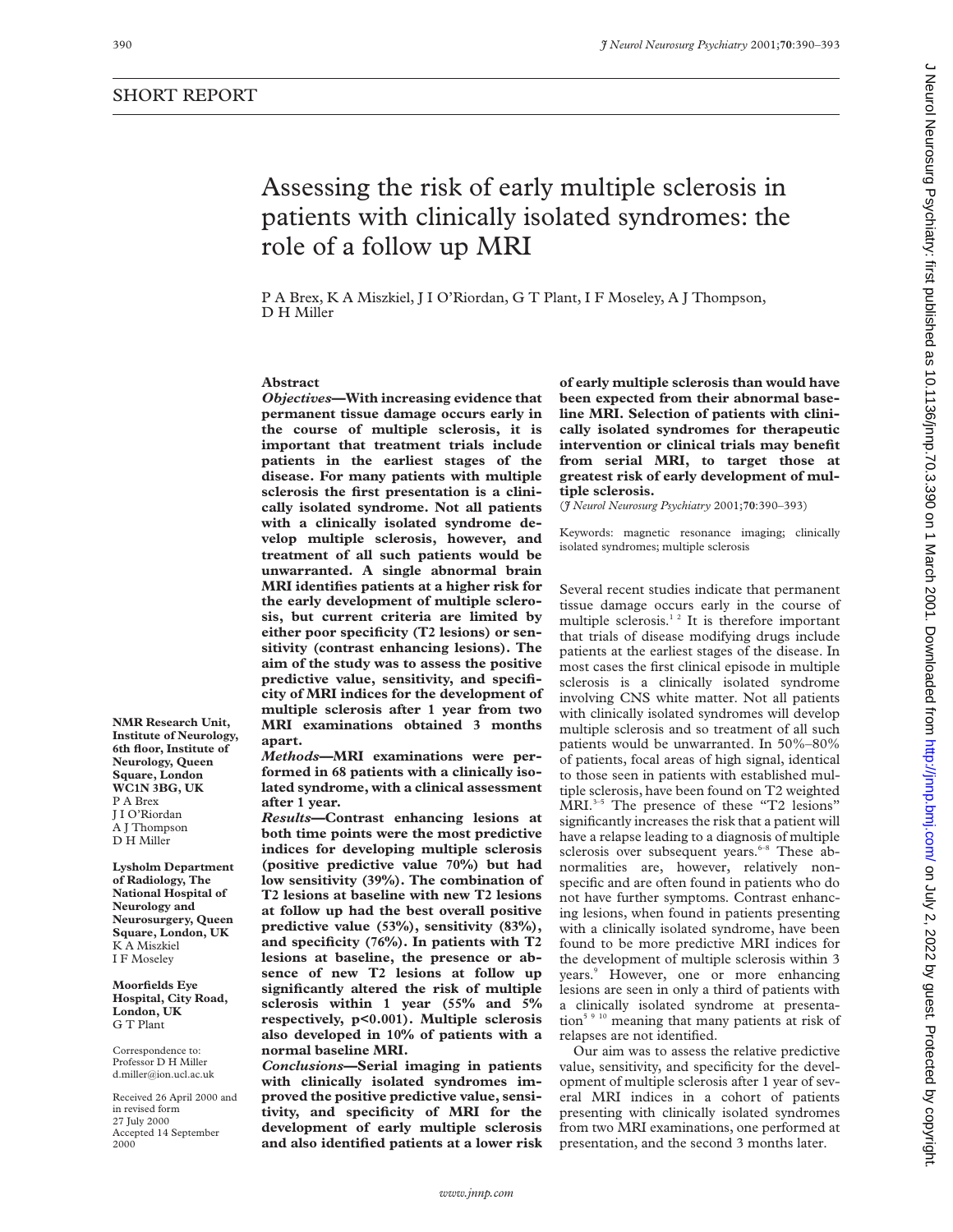*Early MR findings in 68 patients with clinically isolated syndromes of whom 18 developed multiple sclerosis (MS)\* within 1 year*

| MRI index                                                                |                                                                  | Cut off<br>point | Prevalence MS PPV<br>n(%) | $\boldsymbol{n}$ | %  | Sensitivity<br>% | Specificity |
|--------------------------------------------------------------------------|------------------------------------------------------------------|------------------|---------------------------|------------------|----|------------------|-------------|
| Baseline MRI:                                                            |                                                                  |                  |                           |                  |    |                  |             |
| Lesions on T2 weighted imaging                                           |                                                                  |                  | 48 (71)                   | 16               | 33 | 89               | 36          |
|                                                                          |                                                                  | 4                | 37 (54)                   | 14               | 38 | 78               | 54          |
|                                                                          |                                                                  | 9                | 25(37)                    | 11               | 44 | 61               | 72          |
| Contrast enhancing lesions                                               |                                                                  |                  | 21(31)                    | 11               | 52 | 61               | 80          |
|                                                                          | Baseline and follow up MRI:<br>Lesions on T2 weighted imaging at |                  |                           |                  |    |                  |             |
| baseline and new lesions at follow up 1<br>Contrast enhancing lesions at |                                                                  |                  | 27(40)                    | 15 55            |    | 83               | 76          |
|                                                                          | baseline and new contrast<br>enhancing lesions at follow up      |                  | 10(15)                    |                  | 70 | 39               | 94          |

\*Clinically probable or definite MS.

### **Methods**

Patients were recruited from the wards and clinics of The National Hospital for Neurology and Neurosurgery and from the physicians' clinic at Moorfields Hospital, London, UK. A clinically isolated syndrome was defined as the occurrence of a presumed inflammatory demyelinating event of acute onset in the CNS in a patient with no history suggestive of an earlier demyelinating episode. In all patients appropriate investigations were carried out to exclude alternative diagnoses. Only patients between the ages of 16 and 50 years were included. The study had received approval from local ethics committees. Informed consent was obtained from all patients before entry into the study.

### MAGNETIC RESONANCE IMAGING

Brain imaging was performed at presentation and again after 3 months. All imaging was performed on a 1.5 Tesla Signa (General Electric, Milwaukee, WI, USA) imager. Before imaging an intravenous bolus of 0.1 mmol/kg gadolinium-DTPA was administered. Proton density (PD) and T2 weighted images were acquired using a duel echo fast spin echo (FSE) sequence with a repetition time (TR) of  $3200$  ms and effective echo time (TE) of  $15/95$ ms. A T1 weighted spin echo image (TR=600 ms, TE=14 ms) was acquired 15 minutes after the injection of the gadolinium-DTPA. For each sequence, 46×3 mm contiguous axial slices were acquired. The field of view=24 cm, matrix= $256^2$ , and number of excitations=1.

#### CLINICAL ASSESSMENT

All patients were assessed clinically after 1 year. They were classified according to the criteria of Poser *et al*<sup>11</sup> as having clinically probable or definite multiple sclerosis or remaining as a clinically isolated syndrome, using only clinical information. Although the criteria of Poser *et al* for diagnosis of multiple sclerosis requires 1 month between relapses, we stipulated a 3 month interval to reduce the chance of including patients with a slowly evolving acute disseminated encephalomyelitis. In practical terms, acute disseminated encephalomyelitis rarely proves to be the diagnosis in this adult clinically isolated syndrome cohort.

# IMAGE ANALYSIS

The images were reviewed by an experienced neuroradiologist, blinded to the clinical state. The number of high signal lesions on T2 weighted images and contrast enhancing lesions on each examination were recorded. Images were reported as normal if they had no lesions compatible with demyelination, or if only the symptomatic lesion, as determined by a separate unblinded observer, was visible. They were reported as abnormal if one or more asymptomatic lesions compatible with demyelination was present.

#### STATISTICAL ANALYSIS

Based on clinical outcome at 12 months the number of true positives (TP: test abnormal, multiple sclerosis diagnosed), true negatives (TN: test normal, no multiple sclerosis), false positives (FP: test abnormal, no multiple sclerosis) and false negatives (FN: test normal, multiple sclerosis diagnosed) were calculated for each parameter and used to determine its positive predictive value: (TP/(TP+FP)), sensitivity: (TP/(TP+FN)), and specificity: (TN/ (TN+FP)).

#### **Results**

We recruited 81 patients with a clinically isolated syndrome into the study (60 of whom were the subject of an earlier report on multisequence MRI in clinically isolated syndromes<sup>5</sup>). Of these, 68 (84%) attended all three visits and were the subject of this analysis. There were 39 women and 29 men. The mean age at presentation was 31 years (range 17–50 years). The presenting symptom was optic neuritis in 45, a brain stem syndrome in 16, a spinal cord syndrome in six, and an optic tract lesion in one case.

The first MRI (baseline) was performed a median of 5 weeks (range 1–12 weeks) after the onset of symptoms, the second after a further 13 weeks (range 8–20) and the clinical assessment after a median of 12 months (range 11–19 months) from baseline. Of the 68 patients, 48 (71%) had an abnormal baseline MRI (median number of T2 lesions five, range 0–76); 18 (26%) developed clinically definite (14) or probable (four) multiple sclerosis after 1 year.

The most predictive index from the baseline images alone was the presence of one or more contrast enhancing lesions (positive predictive value 52%, table 1). This had high specificity (80%) but a relatively low sensitivity (61%) for the development of multiple sclerosis. A single lesion on the baseline T2 weighted images was very sensitive, being present in 16 (89%) of the patients who subsequently developed multiple sclerosis, but had a poor specificity (36%); increasing the number of T2 lesions required improved specificity but at the expense of sensitivity. Two (10%) patients with a normal baseline MRI examination developed multiple sclerosis.

The combination of baseline lesions on T2 weighted images with new T2 lesions at follow up seemed to give the most robust overall prognostic data with a positive predictive value of 55% and both high sensitivity (83%) and specificity (76%). The presence or absence of new T2 lesions at follow up in patients with abnormal baseline T2 weighted MRI examina-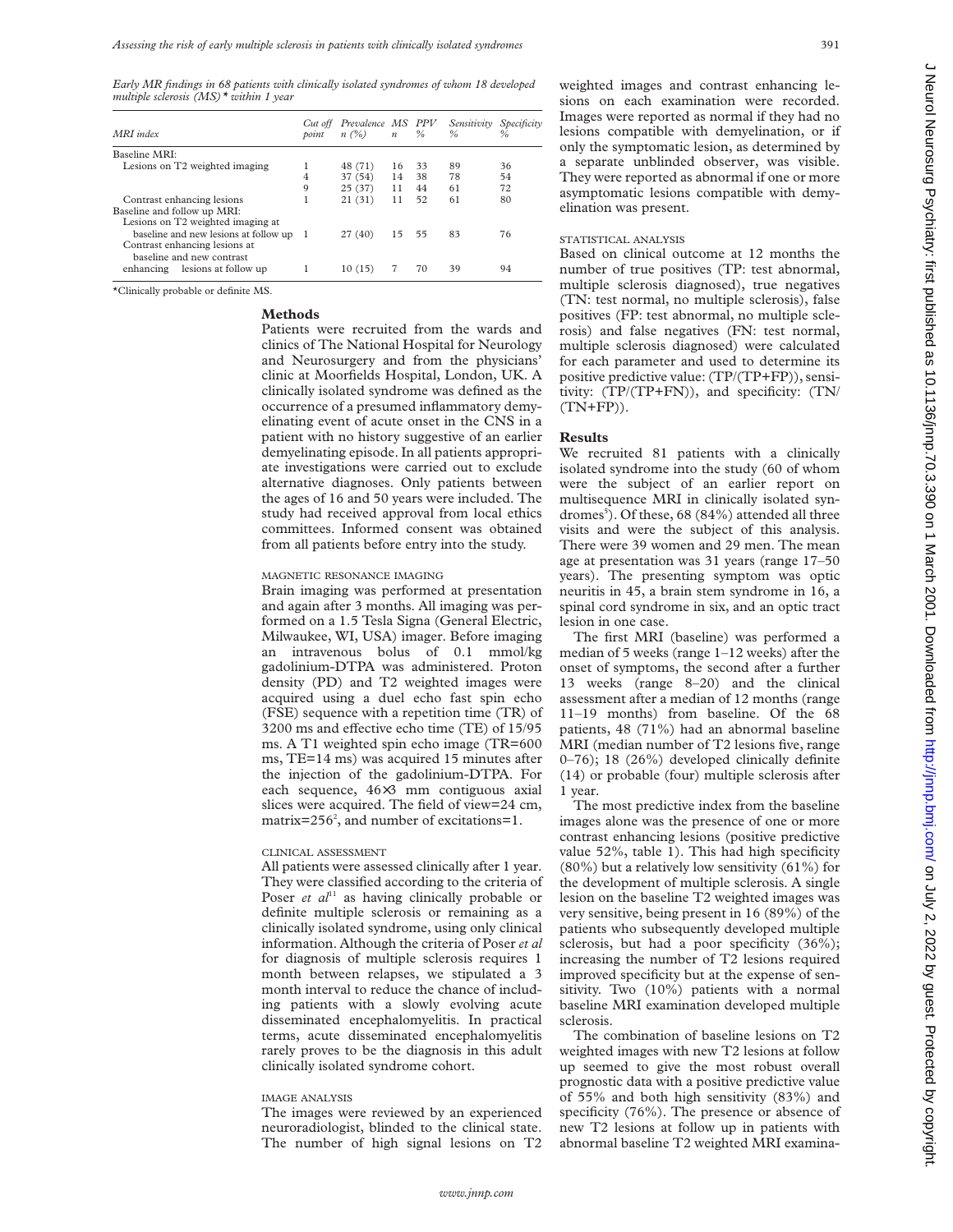tions significantly altered the risk of developing multiple sclerosis (55% and 5% respectively;  $p<0.001$  ( $\chi^2$  test)). The median number of T2 lesions at presentation in the first group was 20 (range 1–76) and in the second it was five (range 1–20).

The combination of enhancing lesions on the T1 weighted images of both examinations had the highest positive predictive value (70%) and specificity (94%), but had a very low sensitivity (39%) for the development of multiple sclerosis. All patients with new enhancing lesions at follow up also exhibited new T2 lesions.

# **Discussion**

This study has shown that the predictive value of MRI in determining the risk of a patient presenting with a clinically isolated syndrome developing clinically definite or probable multiple sclerosis within a year can be improved by a second MRI performed several months after presentation. Thus, the presence of an abnormal baseline image combined with new T2 lesions at follow up had a better combination of positive predictive value, sensitivity, and specificity than any lesion parameter obtained from a single MRI examination. Such a combination is desirable for optimal patient selection for treatment trials aimed at preventing the development of multiple sclerosis. The high positive predictive value—that is, risk for multiple sclerosis, in untreated patients means that a placebo controlled trial will have a good power to show a reduction in the proportion developing multiple sclerosis in the active treatment arm. A high sensitivity means that few patients who will go on to develop multiple sclerosis would be excluded from the trial. A high specificity means that few of the patients not developing multiple sclerosis would be included in the study.

Abnormalities on MRI based on a single scan have been recently used to select patients for clinical trials of  $\beta$ -interferon aimed at delaying the conversion from a clinically isolated syndrome to clinically definite multiple sclerosis.10 12 Our new serial MRI data suggest that it may be possible to identify a subgroup of patients with a low risk for early multiple sclerosis despite an abnormal baseline T2 weighted MRI examination—only 5% who did not develop new lesions at 3 months went on to develop clinical multiple sclerosis at 1 year. Serial MRI criteria may thus identify patients with an abnormal baseline scan who are less suitable for early treatment or clinical trial participation. However, the follow up period needs to be extended before the risk for multiple sclerosis can be more accurately determined.

As with previous studies, <sup>9</sup> the presence of contrast enhancement was the most predictive parameter from a single image. The presence of contrast enhancing lesions at both baseline and follow up further improved positive predictive value and specificity. Contrast enhancement reflects a defect in the blood-brain barrier, which occurs early in inflammatory demyelinating lesions $13$  and usually lasts for  $4-6$ 

weeks.<sup>14</sup> This combination almost certainly reflects new lesion formation at different time points, strongly suggesting multiple sclerosis as the underlying pathology. The usefulness of such a combination for selection of patients for clinical trials is limited, however, by its low sensitivity—that is, it would exclude many patients who would go on to develop early clinical multiple sclerosis. It might have a role in identifying a subgroup who seemed to have a particularly high risk for the early development of multiple sclerosis (70% did so in this study).

Two (10%) patients with normal baseline and follow up imaging did develop multiple sclerosis during this study. Both presented with optic neuritis, one then developing a spinal cord and one a brain stem syndrome. This emphasises the fact that patients with normal brain MRI examination at presentation are still at risk from relapses, although numerous studies have shown that this risk, even in the long term, is substantially less than for those who have abnormal imaging at presentation.<sup>6–9</sup>

Our study investigated the predictive value of only two serial scans. It is possible that more extensive serial MRI (for example, monthly for 6 months, or 3 monthly for 1 year) will provide better prognostic data. Further studies using such protocols are required.

Although this cohort of patients has been followed up for only 1 year, a large prospective study of patients with relapsing-remitting multiple sclerosis has found that relapsing disease activity within the first 1–2 years has a major influence on future disability.<sup>15</sup> More accurate identification of such a subgroup from early serial MRI studies therefore has potential long term relevance although further follow up is necessary to clarify the long term risk for multiple sclerosis and disability. In the meantime, the evidence that serial MRI has advantages over a single examination in identifying patients at greatest risk of developing early clinical multiple sclerosis, suggests a role for this approach in the selection of patients with clinically isolated syndromes for clinical trials, or for early therapeutic intervention.

The NMR Research Unit is sponsored by a generous grant from the MS Society of Great Britain and Northern Ireland. PAB and JIO'R were sponsored by Schering AG.

- 1 Trapp BD, Peterson J, Ransohoff RM, et al. Axonal transection in the lesions of multiple sclerosis. *N Engl J Med* 1998:338:278-85
- 1998;**338**:278–85. 2 Ganter P, Prince C, Esiri MM. Spinal cord axonal loss in multiple sclerosis: a post-mortem study. *Neuropathol Appl Neurobiol* 1999;**25**:459–67.
- 3 Jacobs L, Kinkel PR, Kinkel WR. Silent brain lesions in patients with isolated idiopathic optic neuritis. A clinical and nuclear magnetic resonance imaging study. *Arch Neurol* 1986;**43**:452–5.
- 4 Ormerod IE, Miller DH, McDonald WI, *et al*. The role of NMR imaging in the assessment of multiple sclerosis and isolated neurological lesions. A quantitative study. *Brain* 1987;**110**:1579–616.
- 5 Brex PA, O'Riordan JI, Miszkiel KA, *et al*. Multisequence MRI in clinically isolated syndromes and the early develop-
- ment of MS. *Neurology* 1999;**53**:1184–90. 6 Jacobs LD, Kaba SE, Miller CM, *et al*. Correlation of clinical, magnetic resonance imaging, and cerebrospinal fluid findings in optic neuritis. *Ann Neurol* 1997;**41**:392–8.
- 7 Optic Neuritis Study Group. The 5 year risk of MS after optic neuritis. Experience of the optic neuritis treatment trial. Optic Neuritis Study Group. *Neurology* 1997;**49**:1404–13.